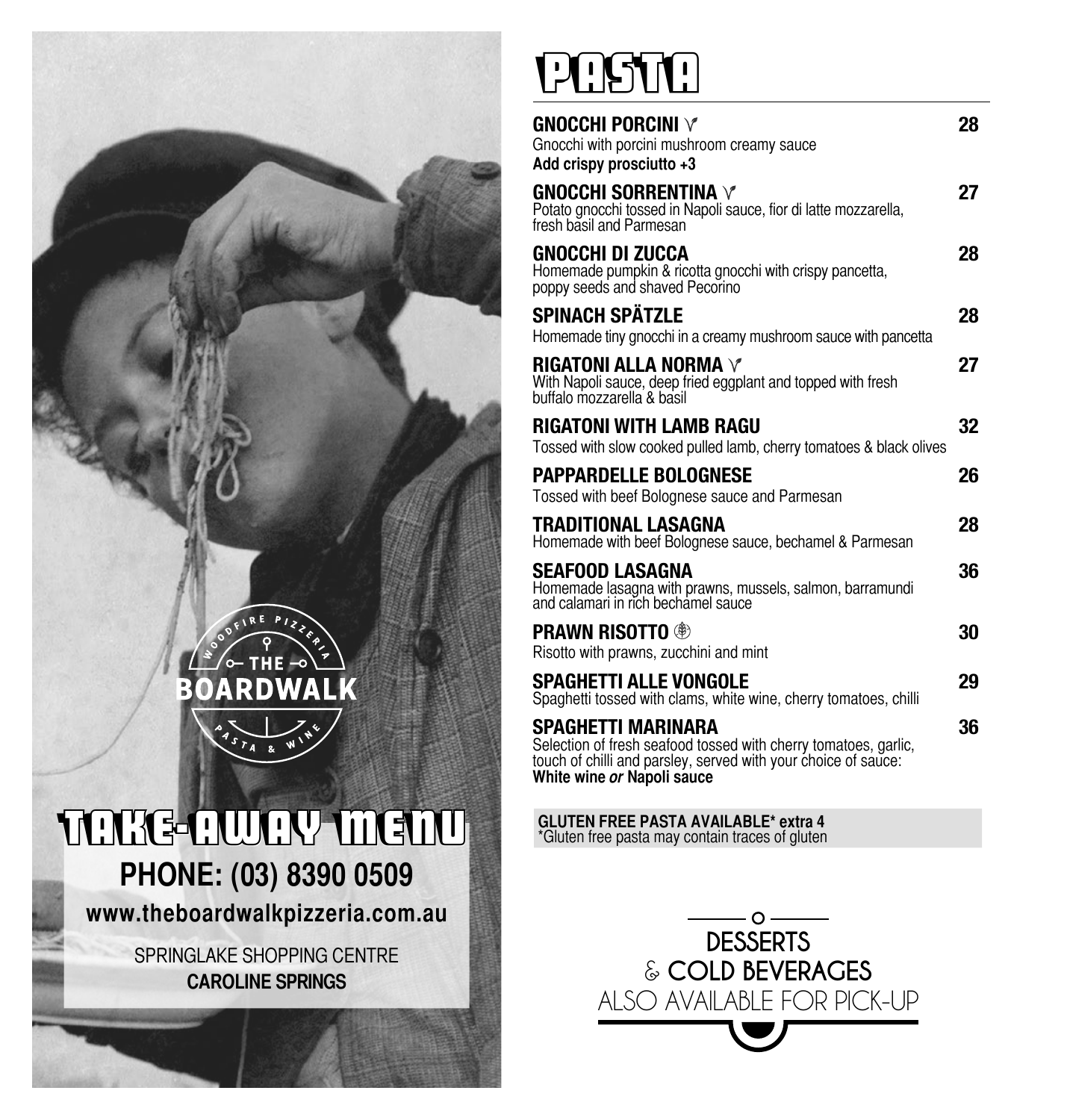

### *GOURMET*

| THE BOARDWALK                                                                                                  | 26 |
|----------------------------------------------------------------------------------------------------------------|----|
| Mozzarella cheese, Italian pancetta, smoked scamorza cheese,                                                   |    |
| roast potatoes & rosemary                                                                                      |    |
| SALSICCIA TRUFFLE                                                                                              | 27 |
| Mozzarella cheese, truffle, mushrooms, Italian sausage, Parmesan                                               |    |
| <b>GAMBERETTI &amp; ZUCCHINE</b><br>Fior di latte mozzarella, zucchini, prawn, cherry tomato,                  | 27 |
| fresh buffalo mozzarella, garlic oil and chilli flakes                                                         |    |
| ZIO FRANK                                                                                                      | 25 |
| Mozzarella cheese, roast potatoes, hot salami, onion & rosemary                                                |    |
| TOSCANA                                                                                                        | 27 |
| Mozzarella cheese, truffle, mushrooms, prosciutto, rocket,                                                     |    |
| shaved Parmesan                                                                                                |    |
| <b>QUATTRO FORMAGGI V</b>                                                                                      | 25 |
| Fior di latte mozzarella, smoked scamorza cheese, gorgonzola,<br>Parmesan, rocket & walnuts                    |    |
| <b>SALSICCIA FRIARIELLI</b>                                                                                    | 27 |
| Mozzarella cheese, smoked scamorza cheese, Italian sausage,                                                    |    |
| friarielli (turnip tops) and chilli                                                                            |    |
|                                                                                                                |    |
| TRADHIONAL                                                                                                     |    |
| MARGHERITA $\forall$                                                                                           | 21 |
| San Marzano tomato, mozzarella cheese & basil                                                                  |    |
| REGINA $\vee$                                                                                                  | 25 |
| San Marzano tomato, mozzarella cheese, basil, cherry tomato,<br>buffalo mozzarella, oregano. Add prosciutto +4 |    |
| VEGETARIANA $\vee$                                                                                             | 27 |
| San Marzano tomato, mozzarella cheese, mushroom, capsicum,                                                     |    |
| roast potatoes, red onions. Add buffalo mozzarella +4                                                          |    |
| CAPRICCIOSA                                                                                                    | 26 |
| San Marzano tomato, mozzarella cheese, leg ham, mushroom,<br>olives & artichokes                               |    |
| MEXICANA                                                                                                       | 26 |
| San Marzano tomato, mozzarella cheese, hot salami, olives,                                                     |    |
| red onion, capsicum & chilli flakes                                                                            |    |
| CALABRESE                                                                                                      | 27 |
| San Marzano tomato, mozzarella cheese, hot salami,<br>mushroom, buffalo mozzarella & oregano                   |    |
| <b>ITALIAN MEAT LOVERS</b>                                                                                     | 27 |
| San Marzano tomato, mozzarella cheese, pancetta, leg ham,                                                      |    |
| Italian sausage, hot salami                                                                                    |    |
| MARI E MONTI<br>San Marzano tomato, mozzarella cheese, mushrooms, prawns,                                      | 27 |
| olives, chilli                                                                                                 |    |
| SAN DANIELE                                                                                                    | 27 |
| San Marzano tomato, mozzarella cheese, rocket,                                                                 |    |
| prosciutto, buffalo mozzarella                                                                                 |    |
| VEGAN MOZZARELLA AVAILABLE extra 4                                                                             |    |

## (\*May contain traces of gluten) CALZONI (folded pizza)

| <b>CALZONE CLASSICO</b><br>San Marzano tomato, mozzarella cheese, mushrooms,<br>mild salami, leg ham              | 25 |
|-------------------------------------------------------------------------------------------------------------------|----|
| <b>CALZONE PROSCIUTTO</b><br>Mozzarella cheese, smoked scamorza cheese, prosciutto,<br>mushrooms, shaved Parmesan | 27 |
| <b>SPICY CALZONE</b><br>San Marzano tomato, mozzarella cheese, hot salami,<br>capsicum, red onion, chilli         | 26 |

# FOCACCIA

| OLIO E SALE $\forall\, \, \circledS$<br>Sea salt, evoo, oregano                                   | 12 |
|---------------------------------------------------------------------------------------------------|----|
| <b>Prosciutto ®</b><br>Sea salt, evoo, oregano, prosciutto                                        | 17 |
| MELTED MOZZARELLA & GARLIC $\forall$<br>Fior di latte mozzarella, sea salt, garlic, evoo, oregano | 17 |

# STARTERS TO SHARE

| <b>BEER BATTERED CHIPS</b> with rosemary salt $\sqrt{\mathbb{Q}}$                                                                                                           | 10 |
|-----------------------------------------------------------------------------------------------------------------------------------------------------------------------------|----|
| <b>POLENTA CHIPS <math>\vee \circledast</math></b><br>Homemade polenta chips served with cheese fonduta sauce                                                               | 14 |
| <b>ARANCINO CLASSICO</b> (2pcs)<br>Handmade Arborio rice arancini with beef Bolognese sauce,<br>peas, saffron and mozzarella, served on Napoli sauce                        | 16 |
| <b>ARANCINI TRUFFLE &amp; MUSHROOMS</b> V (2pcs)<br>Handmade Arborio rice arancini stuffed with mushrooms,<br>truffle sauce and mozzarella served with cheese fonduta sauce | 16 |
| <b>BRUSCHETTA</b> $\vee$ ®<br>Diced tomato marinated with fresh basil & red onion served<br>on ciabatta bread. Add buffalo mozzarella +4                                    | 13 |
| <b>MOZZARELLA CHEESE STICKS</b> $\sqrt{\ }$ (4pcs)<br>Crumbed & fried with Italian herbs, served with homemade aioli                                                        | 14 |
| EGGPLANT CHIPS $\forall$<br>Homemade fried eggplant chips served with rocket and chilli mayo                                                                                | 15 |
| WOODFIRE OLIVES $\lor \textcircled{\tiny{\textcircled{\tiny \textcirc}}}$<br>House marinated woodfire olives served with pizza bread                                        | 17 |
| <b>POLPETTE AL SUGO</b> (4pcs)<br>Homemade beef meatballs slowly cooked with San Marzano tomato                                                                             | 18 |
| <b>TRADITIONAL EGGPLANT PARMIGIANA V</b><br>Sliced eggplant layered and baked with Napoli sauce,<br>mozzarella, Parmésan and basil                                          | 18 |